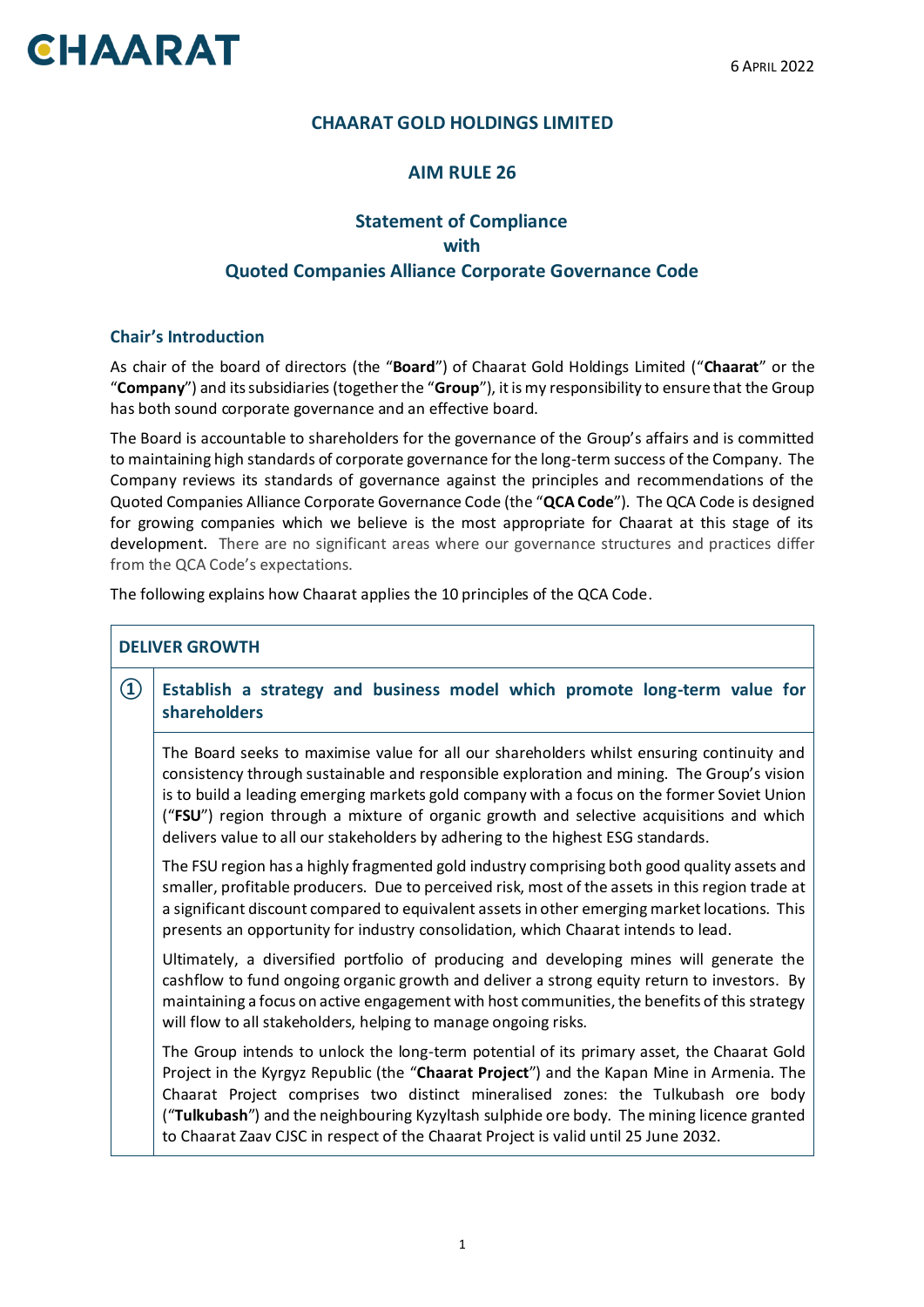|               | Further information regarding our business model and strategy including key challenges and<br>how they are addressed are contained on pages 8 to 29 of our 2021 Annual Report.                                                                                                                                                                                                                                                                                                     |
|---------------|------------------------------------------------------------------------------------------------------------------------------------------------------------------------------------------------------------------------------------------------------------------------------------------------------------------------------------------------------------------------------------------------------------------------------------------------------------------------------------|
| $\circled{2}$ | Seek to understand and meet shareholder needs and expectations                                                                                                                                                                                                                                                                                                                                                                                                                     |
|               | The Board is committed to maintaining good communication with its shareholders by<br>providing effective communication through the Company's annual and interim reports<br>together with Regulatory News Service ("RNS") announcements.                                                                                                                                                                                                                                            |
|               | The Company also uses its website, www.chaarat.com, for news which shareholders might be<br>interested in. Ongoing news flow in Chaarat's social media channels provides another<br>interaction and update opportunity for shareholders.                                                                                                                                                                                                                                           |
|               | The executive directors meet shareholders and other investors and potential investors at<br>regular intervals and host broker and analyst meetings and calls from time to time.                                                                                                                                                                                                                                                                                                    |
|               | Chaarat participates in the top global conferences during the year in order to allow<br>shareholders and potential new investors to meet and discuss any relevant topics. In 2020,<br>most of these conferences were online and Chaarat decided to opt out on a few occasions<br>and interacted on a bilateral basis instead.                                                                                                                                                      |
|               | The Chair, Martin Andersson, can be contacted by shareholders on matters of governance, as<br>can the Company's nominated adviser, Canaccord Genuity Limited ("Canaccord"). Contact<br>details are provided within every Company RNS announcement.                                                                                                                                                                                                                                 |
|               | Canaccord is briefed regularly and periodically updates the Company on shareholder views<br>and expectations.                                                                                                                                                                                                                                                                                                                                                                      |
|               | The Board supports the use of the Company's annual general meeting (the "AGM") to<br>communicate with both institutional and private investors. The Company's AGM is an<br>opportunity to meet and listen to both institutional and private investors.                                                                                                                                                                                                                             |
|               | At the AGM, separate resolutions are proposed on each substantially separate issue. For each<br>resolution, proxy appointment forms are issued alongside the release of the annual report for<br>that year, which provide voting shareholders with the option to vote in advance of the AGM<br>if they are unable to attend in person. All valid proxy votes received for the AGM are properly<br>recorded and counted by Link Market Services (Guernsey) Limited, our registrars. |
|               | As soon as practicable after the AGM has finished, the results of the meeting are released via<br>a RNS and a copy of the announcement is posted on the Company's website at<br>www.chaarat.com/investors/regulatory-news-filings. At last year's AGM, all resolutions were<br>duly passed.                                                                                                                                                                                        |
|               | The Board is mindful of the need to protect the interests of minority shareholders. More than<br>47% of the Company is owned by the management and the Chair.                                                                                                                                                                                                                                                                                                                      |
|               | One of the Company's substantial shareholders (as defined in the AIM Rules) is Labro<br>Investments Limited ("Labro"). The Chair, Martin Andersson, is indirectly beneficially<br>interested in the majority of the shares in Labro. As at 6 April 2022, Labro, together with Mr<br>Andersson hold:                                                                                                                                                                                |
|               | 313,931,723 ordinary shares of US\$0.01 par value in the capital of the Company<br>٠<br>("Ordinary Shares") representing approximately 45.52% of the Company's share capital;<br>and                                                                                                                                                                                                                                                                                               |
|               | US\$1,000,000 of secured convertible loan notes with a final repayment date of 31<br>٠<br>October 2022. The number of Ordinary Share arising on conversion, assuming full<br>conversion of principal and interest to maturity, is 3,579,089.                                                                                                                                                                                                                                       |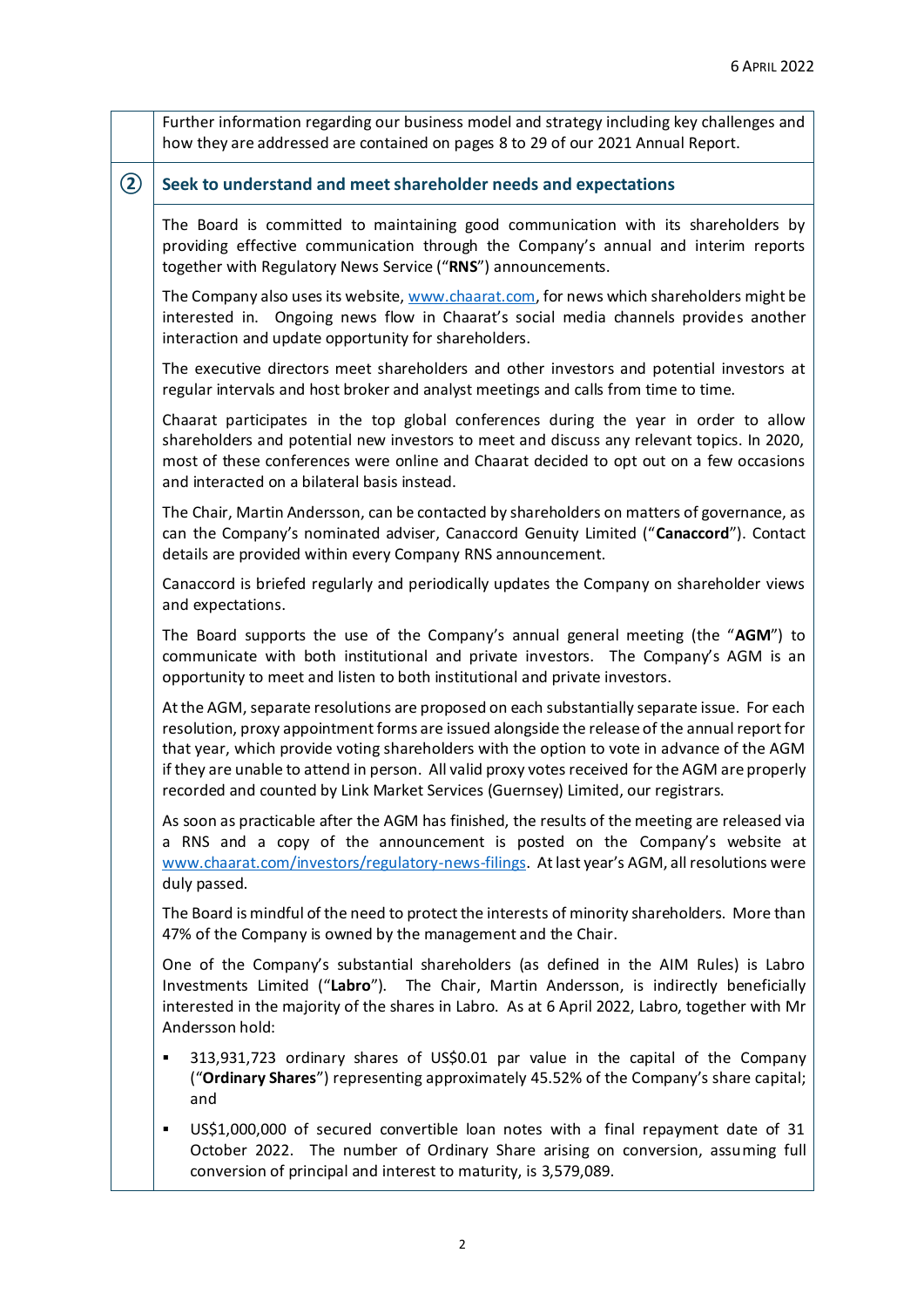As the Company is incorporated in the British Virgin Islands, it is not subject to the UK City Code on Takeovers and Mergers. The articles of association of the Company (the "**Articles**") contain a regulation which provides that where any person (i) acquires interests in shares which (taken together with interests in shares held or acquired by persons acting in concert with him) carry 20% or more of the voting rights of the Company; or (ii) holds (together with persons acting in concert with him) interests in shares representing not less than 20% but not more than 50% of the voting rights and such person (or any person acting in concert with him) acquires an interest in additional shares which increases his percentage of voting rights, the Board shall be entitled, but not obliged, to require that person to extend a mandatory offer to all of the Company's shareholders to acquire their Ordinary Shares.

To date, the Board has exercised its discretion under the Articles so as not to require a mandatory offer to be made in connection with the issue of securities (including any conversion of such securities) to Labro and Martin Andersson or as a result of any redemption or purchase by the Company of its own voting shares at any time in the future.

The Company entered into a relationship agreement (the "**Relationship Agreement**") with Labro on 27 September 2016 in order to manage the relationship between them to ensure, amongst other things, that the Company would at all times be capable of carrying on the business of the Company independently of Labro and its associates and so that all transactions and arrangements between the Company, Labro and its associates would be at arm's length and on normal commercial terms. The principal terms of the Relationship Agreement are summarised in the appendix to this statement.

### **③ Take into account wider stakeholder and social responsibilities and their implications for long-term success**

The Board recognises that the long-term success of the Company is reliant upon the efforts of employees of the Group and its contractors, suppliers, and the communities in which it operates along with other stakeholders and the need to maintain effective working relationships with all of them. The Group's operations and working methodologies take into account the need to balance the needs of all of these stakeholder groups while maintaining focus on the Board's primary responsibility to promote the success of the Group for the benefit of its members as a whole. The Board has put in place a range of processes and systems to ensure that there is close oversight and contact with its key resources and relationships. Stakeholder feedback is gathered via meetings and conversations. The Group endeavours to take account of feedback received from stakeholders, making amendments to working arrangements and operational plans where appropriate and where such amendments are consistent with the Group's longer-term strategy.

The Company has a dedicated environmental, social, and governance committee (the "**ESG Committee**") comprised solely of non-executive directors. More about the work of this committee can be found on page 46 of the 2021 Annual Report.

Chaarat is committed to meeting the expectations of good international industry practice, including recommendations set out by the IFC Performance Standards on Environmental and Social Sustainability. Chaarat strives to ensure that it maintains the highest standards of health and safety, as well as taking all precautions for the protection of the environment, and at the same time respecting local culture. Chaarat is committed to the highest international environmental, social, and governance ("**ESG**") standards and provides ongoing support to local communities through community services and infrastructure, healthcare, education and skill building, job creation, community facilities, and micro-finance.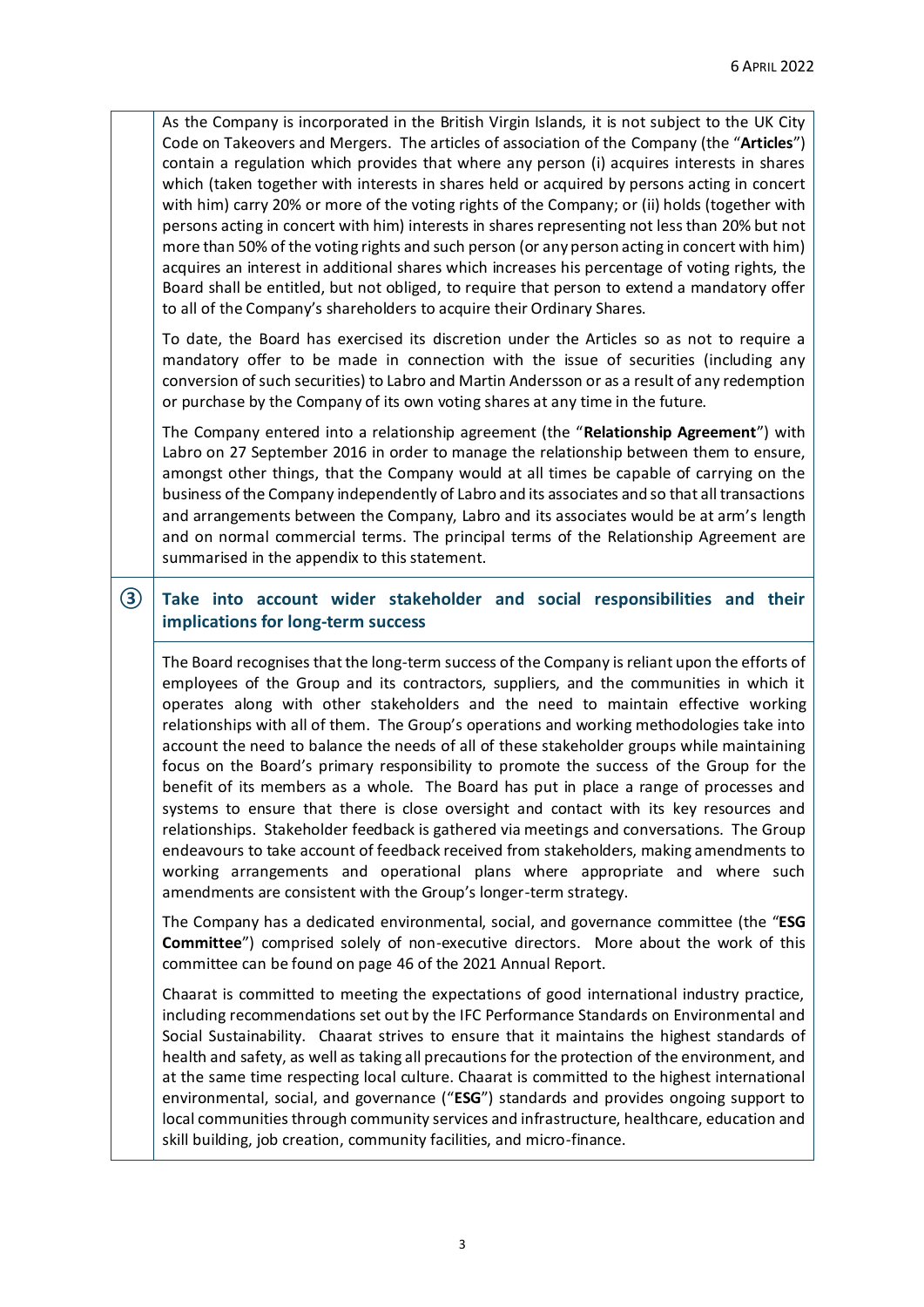| ⑤              | Maintain the board as a well-functioning, balanced team led by the chair                                                                                                                                                                                                                                                                                                                                                                                                                                                                                                                                                                                                  |
|----------------|---------------------------------------------------------------------------------------------------------------------------------------------------------------------------------------------------------------------------------------------------------------------------------------------------------------------------------------------------------------------------------------------------------------------------------------------------------------------------------------------------------------------------------------------------------------------------------------------------------------------------------------------------------------------------|
|                | <b>MAINTAIN A DYNAMIC MANAGEMENT FRAMEWORK</b>                                                                                                                                                                                                                                                                                                                                                                                                                                                                                                                                                                                                                            |
|                | Further information regarding the Board's leadership and oversight of risk management can<br>be found on pages 26 and 27 of the 2021 Annual Report.                                                                                                                                                                                                                                                                                                                                                                                                                                                                                                                       |
|                | The Board confirms that there are ongoing procedures for identifying, evaluating, and<br>managing significant risks faced by the Group, and reviews these with management before<br>the financial year end (as well as the ongoing review of risks which emerge throughout the<br>year).                                                                                                                                                                                                                                                                                                                                                                                  |
|                | The Board recognises the need for an effective and well-defined risk management process<br>and, whilst it oversees and regularly reviews the current risk management and internal control<br>mechanisms, it has delegated this responsibility primarily to the audit committee of the Board<br>and senior management.                                                                                                                                                                                                                                                                                                                                                     |
|                | The Board has overall responsibility for the Group's systems of internal control and risk<br>management and for reviewing the effectiveness of those systems. Such systems are<br>designed to manage rather than eliminate the risk of failure to achieve business objectives.<br>Any system can only provide reasonable and not absolute assurance against material<br>misstatement or loss.                                                                                                                                                                                                                                                                             |
| $\bigcircledA$ | Embed effective risk management, considering both opportunities and threats,<br>throughout the organisation                                                                                                                                                                                                                                                                                                                                                                                                                                                                                                                                                               |
|                | Further information about the Group's ESG activities during 2021 can be found on pages 14to<br>15of our 2021 Annual Report.                                                                                                                                                                                                                                                                                                                                                                                                                                                                                                                                               |
|                | Throughout 2021 Chaarat maintained its social programmes in conjunction with the local<br>authorities and community groups. It continued to provide support to employees and their<br>families consequent upon the Nagorno-Karabakh conflict, and continued to provide<br>assistance to local communities during COVID-19 pandemic.  Chaarat's focus on education<br>continued with support provided to various school and educational groups in the greater<br>Kapan area.                                                                                                                                                                                               |
|                | The Group also works with local communities to ensure that its legacy is positive. Chaarat has<br>provided training and support to multiple business start-ups in the Chatkal region of the<br>Kyrgyz Republic where it is building the Tulkubash mine. The Company directly employs over<br>100 nationals with many more employed via the companies from which we purchase goods<br>and services. We also create employment for specialised professionals such as doctors,<br>nurses and engineers allowing them to find positive employment in their home communities.<br>Through our social engagement programmes, we provide educational support and<br>sponsorships. |
|                | The Group takes due account of any impact that its activities may have on the environment<br>and seeks to minimise this impact wherever possible. Through the various procedures,<br>policies, and systems which it operates, the Group ensures full compliance with health and<br>safety and environmental legislation relevant to its activities.                                                                                                                                                                                                                                                                                                                       |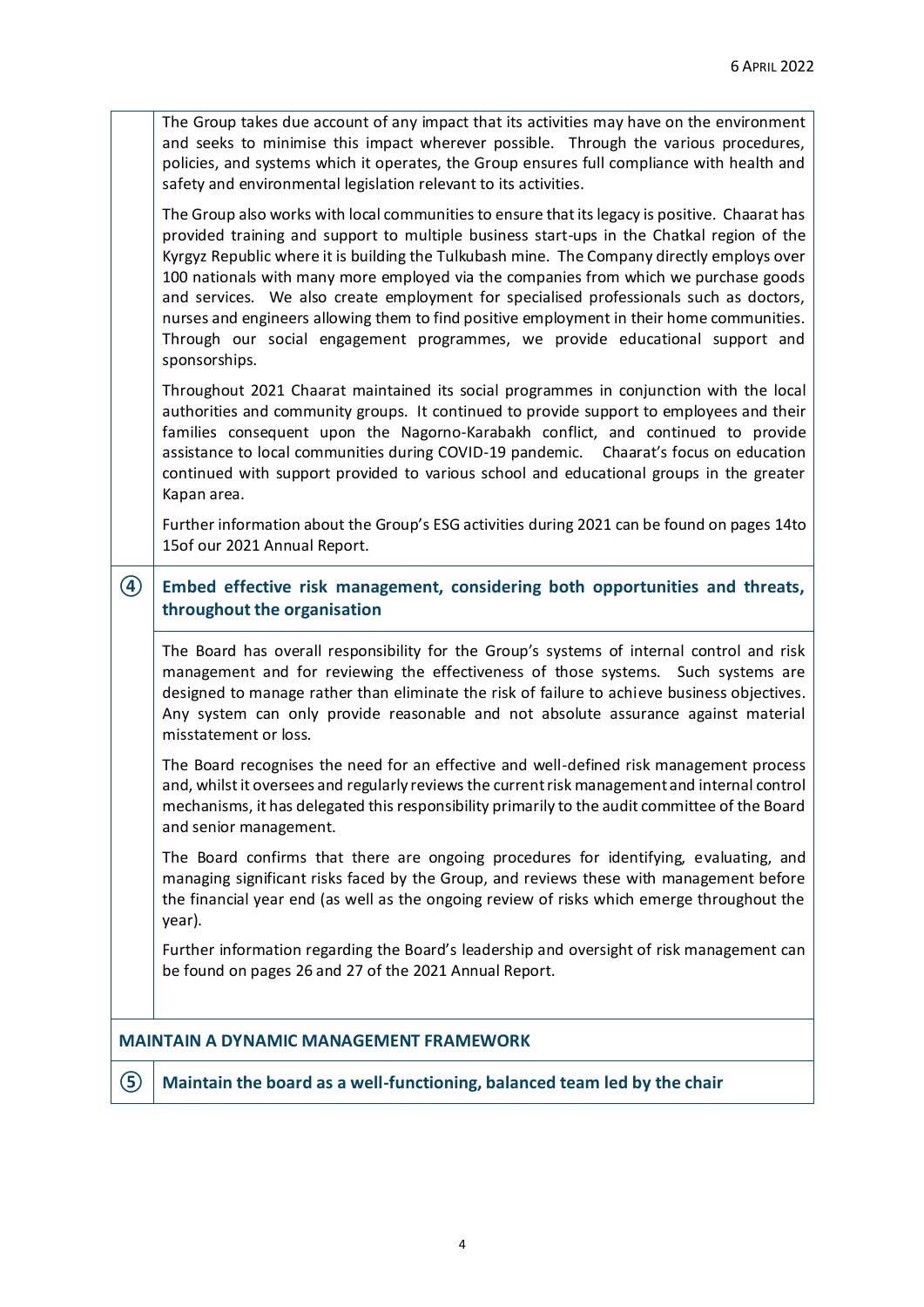|            | The Board comprises two executive directors and six non-executive directors. The Chair of<br>the Board, Martin Andersson, is not defined as independent according to the QCA Code, due<br>to his executive status and significant beneficial interest in the Company. Gordon Wylie is the<br>Senior Independent Non-Executive Director.                                                                                                                                                                                                                                                                                                                                                                                                                                                       |
|------------|-----------------------------------------------------------------------------------------------------------------------------------------------------------------------------------------------------------------------------------------------------------------------------------------------------------------------------------------------------------------------------------------------------------------------------------------------------------------------------------------------------------------------------------------------------------------------------------------------------------------------------------------------------------------------------------------------------------------------------------------------------------------------------------------------|
|            | Five non-executive directors, namely Hussein Barma, Robert Edwards, Warren Gilman, Sandy<br>Stash, and Gordon Wylie, are considered by the Board to be independent in character and<br>judgement. The remaining non-executive director, Robert Benbow, is a former executive of<br>the Company and is therefore not considered by the Board to be independent. The Board<br>believes this to be an appropriate composition to maintain effective corporate governance.                                                                                                                                                                                                                                                                                                                        |
|            | Each director is expected to commit such time as is necessary to perform their duties as an<br>officer of the Company and is expected to attend all Board meetings.                                                                                                                                                                                                                                                                                                                                                                                                                                                                                                                                                                                                                           |
|            | Board meetings are open and constructive, with every director participating fully. Senior<br>management are frequently invited to meetings, providing the Board with a thorough<br>overview of the Group. The Board and its committees regularly receive information regarding<br>the operations of the Group.                                                                                                                                                                                                                                                                                                                                                                                                                                                                                |
|            | Pursuant to the Articles, at every AGM, one-third of the directors (other than alternate<br>directors and any managing director/chief executive officer) for the time being, or, if their<br>number is not a multiple of three, then such number as is appropriate to ensure that no<br>director other than alternate directors and any managing director/chief executive officer<br>holds office for more than three years, shall retire from office. The directors to retire at an<br>AGM are those who have been longest in office since their last election, but, as between<br>persons who became directors on the same day, those to retire shall (unless they otherwise<br>agreed among themselves) be determined by drawing lots. A retiring director is eligible for<br>re-election. |
|            | A biography of each of the directors is included on the Company's website at<br>www.chaarat.com/the-board-of-directors.                                                                                                                                                                                                                                                                                                                                                                                                                                                                                                                                                                                                                                                                       |
|            | Further information regarding the role of the board, its composition and operation can be<br>found on pages 36 to 43 of the 2021 Annual Report.                                                                                                                                                                                                                                                                                                                                                                                                                                                                                                                                                                                                                                               |
| 6          | Ensure that between them the directors have the necessary up-to-date experience,<br>skills, and capabilities                                                                                                                                                                                                                                                                                                                                                                                                                                                                                                                                                                                                                                                                                  |
|            | The Board has a breadth and depth of skills and experience to discharge its duties. The Board<br>periodically reviews its composition to ensure that it has the necessary breadth and depth of<br>skills to support the ongoing development of the Group. The current balance of skills of the<br>Board as a whole reflect a range of commercial and professional skills across mining,<br>accounting, banking, and finance. Biographies of each Board member are available on the<br>Company's corporate website at: www.chaarat.com/the-board-of-directors.                                                                                                                                                                                                                                 |
|            | The Board is kept informed on an ongoing basis by the Company Secretary about their duties<br>and corporate governance requirements. Training is provided to the Board as required. In<br>2021 refresher training on directors' duties, ongoing obligations under the AIM Rules and the<br>Market Abuse Regulation was provided to the Board and senior management.                                                                                                                                                                                                                                                                                                                                                                                                                           |
| $\bigcirc$ | Evaluate board performance based on clear and relevant objectives, seeking<br>continuous improvement                                                                                                                                                                                                                                                                                                                                                                                                                                                                                                                                                                                                                                                                                          |
|            | As part of its commitment to good practice corporate governance and as required by the QCA<br>Code, a formal and rigorous board effectiveness review was undertaken encompassing an                                                                                                                                                                                                                                                                                                                                                                                                                                                                                                                                                                                                           |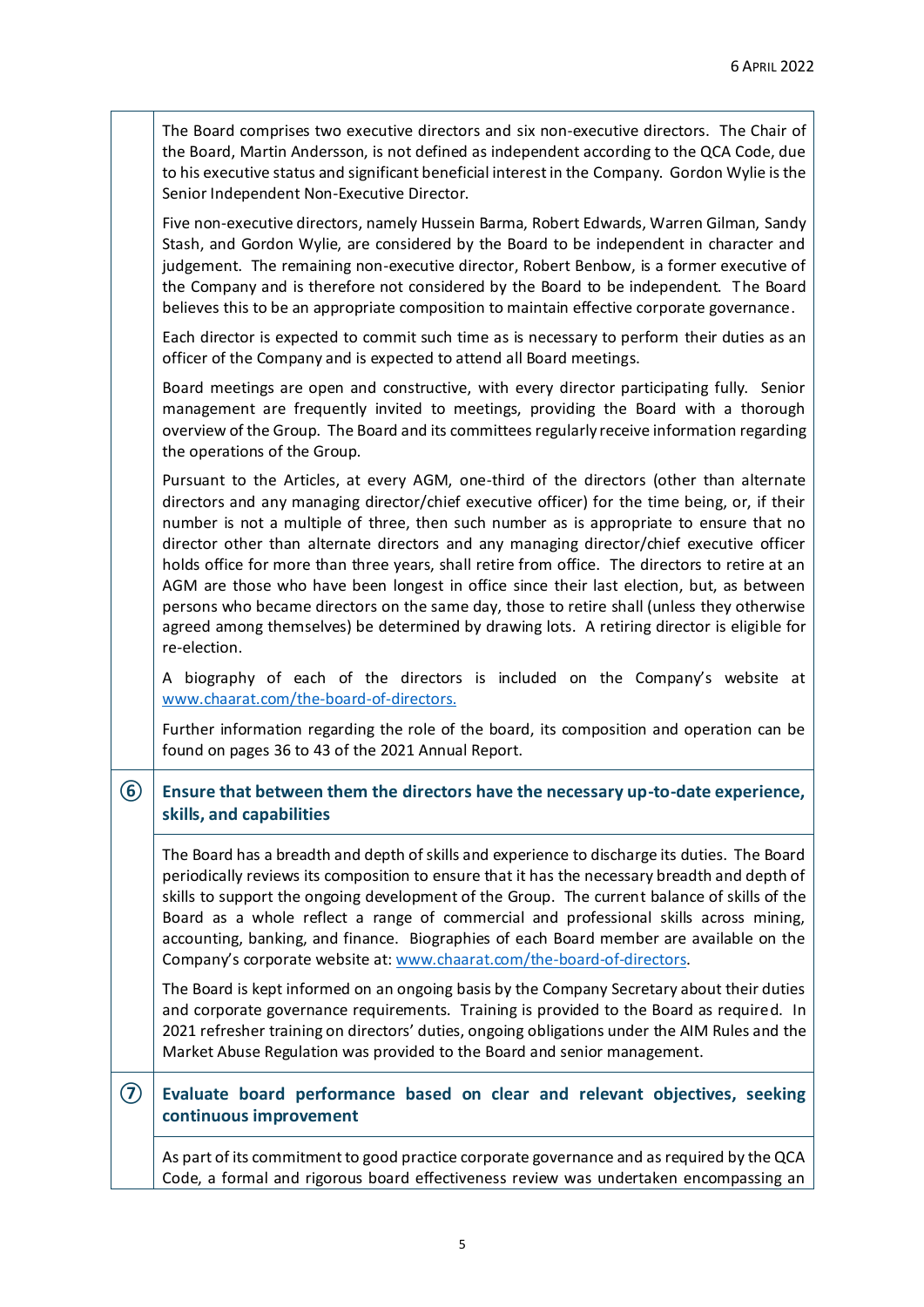|                | evaluation of the Board as a whole, its committees and individual directors. The review was<br>led by the Chair and facilitated by the Company Secretary.                                                                                                                                                                                                                                                                                                                                       |
|----------------|-------------------------------------------------------------------------------------------------------------------------------------------------------------------------------------------------------------------------------------------------------------------------------------------------------------------------------------------------------------------------------------------------------------------------------------------------------------------------------------------------|
|                | The approach for the Board, committee, individual director, and Chair evaluations was<br>discussed and agreed with the Chair. The review of the Board was conducted by means of a<br>questionnaire agreed with the Chair covering the key board functions, governance roles,<br>board effectiveness, improving board processes, board behavioural dynamics, and overall<br>performance. The questionnaires for the Board committee reviews were agreed with the<br>respective committee chairs. |
|                | The themes for the Chair's discussions with individual directors regarding their performance<br>during the year were agreed with the Chair and the one-on-one director discussions took<br>place in January 2022 (including a discussion between the Chair and the Senior Independent<br>Director regarding the Chair's performance).                                                                                                                                                           |
|                | Responses to all Board and committee questionnaires were collated, anonymised, and<br>included in reports which were considered by the Chair and, for the committees, the relevant<br>committee chair and subsequently the relevant committee. The Board as a whole then<br>discussed the outcome of the Board and individual committee evaluations.                                                                                                                                            |
|                | Further information regarding the outcome of the 2021 board effectiveness evaluation can<br>be found on page 45 of the 2021 Annual Report.                                                                                                                                                                                                                                                                                                                                                      |
| $\circledS$    | Promote a corporate culture that is based on ethical values and behaviours                                                                                                                                                                                                                                                                                                                                                                                                                      |
|                |                                                                                                                                                                                                                                                                                                                                                                                                                                                                                                 |
|                | The Board believes that the promotion of a corporate culture based on sound ethical values<br>and behaviours is essential to maximise shareholder value.                                                                                                                                                                                                                                                                                                                                        |
|                | Following the appointment of a new CEO in January 2022, corporate culture will be an area<br>of focus during 2022.                                                                                                                                                                                                                                                                                                                                                                              |
| $\circledcirc$ | Maintain governance structures and processes that are fit for purpose and support<br>good decision-making by the board                                                                                                                                                                                                                                                                                                                                                                          |
|                | The Board has overall responsibility for promoting the success of the Group. The executive<br>directors have day-to-day responsibility for the operational management of the Group's<br>activities. The non-executive directors are responsible for bringing independent and objective<br>judgement to Board decisions.                                                                                                                                                                         |
|                | All major decisions relating to the Group are made by the Board. Operations of the Group are<br>conducted by the subsidiaries of the Company under the direction of the directors of each of<br>the subsidiary companies.                                                                                                                                                                                                                                                                       |

Group in the operation of its business. The individual directors of the Board have a wealth of experience from diverse professional and personal backgrounds. The Chair is responsible for leading the Board, including ensuring that an appropriate level of diversity is maintained to promote distinct perspectives on Group and Company matters, and for implementing a robust governance framework.

the short and long-term business plans and appoints the Chief Executive Officer. The Board reviews key business risks regularly, including the financial and non-financial risks facing the

There is a clear division of responsibilities between the Chair and the Chief Executive Officer. The Chair's responsibilities include leading the Board effectively, overseeing the Group's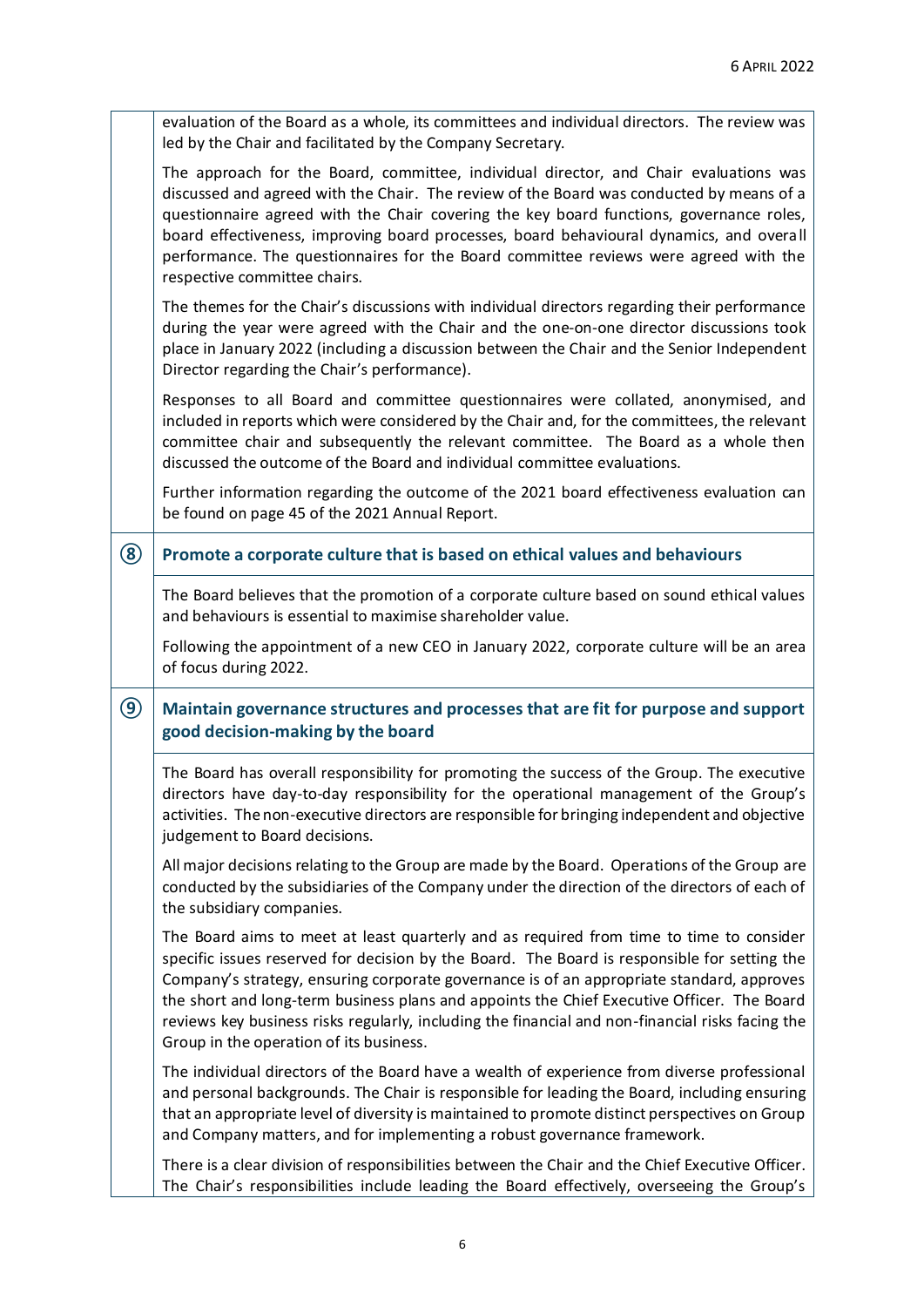corporate governance model, communicating with shareholders, and ensuring that good information flows freely between the executive and non-executive directors in a timely manner. The Chief Executive Officer is responsible for leading the Company in its strategic pursuits and for ensuring that the Company's business model is implemented effectively.

There are five board committees, the roles, and responsibilities of which are set out below.

▪ *Audit Committee*

The audit committee is appointed by the Board and comprises three independent nonexecutive directors of the Company. The committee is chaired by Hussein Barma, who is a chartered accountant. Gordon Wylie and Warren Gilman are the other members of the committee. The committee meets at least four times a year.

The role of the committee is to assist the Board in discharging governance responsibilities in respect of external audit, risk and internal control, compliance activities and to oversee the integrity of the Group's financial and associated narrative statements.

The responsibilities and authorities of the committee are set out in its terms of reference which can be found here[: Audit Committee Terms of Reference.](https://www.chaarat.com/wp-content/uploads/2021/09/ToR-Cttee-Audit-2021-09-08.pdf)

▪ *Remuneration Committee*

The remuneration committee is appointed by the Board and comprises three independent non-executive directors of the Company. The committee is chaired by Robert Edwards. Hussein Barma and Warren Gilman are the other members of the committee. The committee meets at least twice a year.

The role of the committee is to review the performance of the executive directors and senior management and to set the scale and structure of their remuneration, having due regard to the interests of shareholders as a whole and the performance of the Group. The committee also oversees the Company's share-based incentive arrangements.

The responsibilities and authorities of the committee are set out in its terms of reference which can be found here[: Remuneration Committee Terms of Reference.](https://www.chaarat.com/wp-content/uploads/2021/07/ToR-Cttee-Rem-2021-06-16-FINAL.pdf)

▪ *Nominations Committee*

The nominations committee is chaired by the Executive Chair and comprises all the nonexecutive directors of the Company.

The committee is responsible for keeping under review the structure, size, and composition of the Board, giving consideration to succession planning for directors and other senior executives and identifying and nominating for the approval of the Board, candidates to fill board vacancies as and when they arise.

The responsibilities and authorities of the committee are set out in its terms of reference which can be found here[: Nomination Committee Terms of Reference.](https://www.chaarat.com/wp-content/uploads/2021/07/ToR-Cttee-Nom-2021-06-16-FINAL.pdf)

▪ *Technical Committee*

The technical committee is appointed by the Board and comprises three non-executive directors of the Company, two of whom are independent. The committee is chaired by Robert Benbow. Robert Edwards, Sandy Stash, and Gordon Wylie are the other members of the committee. The committee meets as and when required.

The role of the committee is to assist the Board in discharging governance responsibilities in respect of technical matters including operational aspects, resource and reserve disclosures, technical aspects of mergers and acquisitions and high value and/or technically complex projects.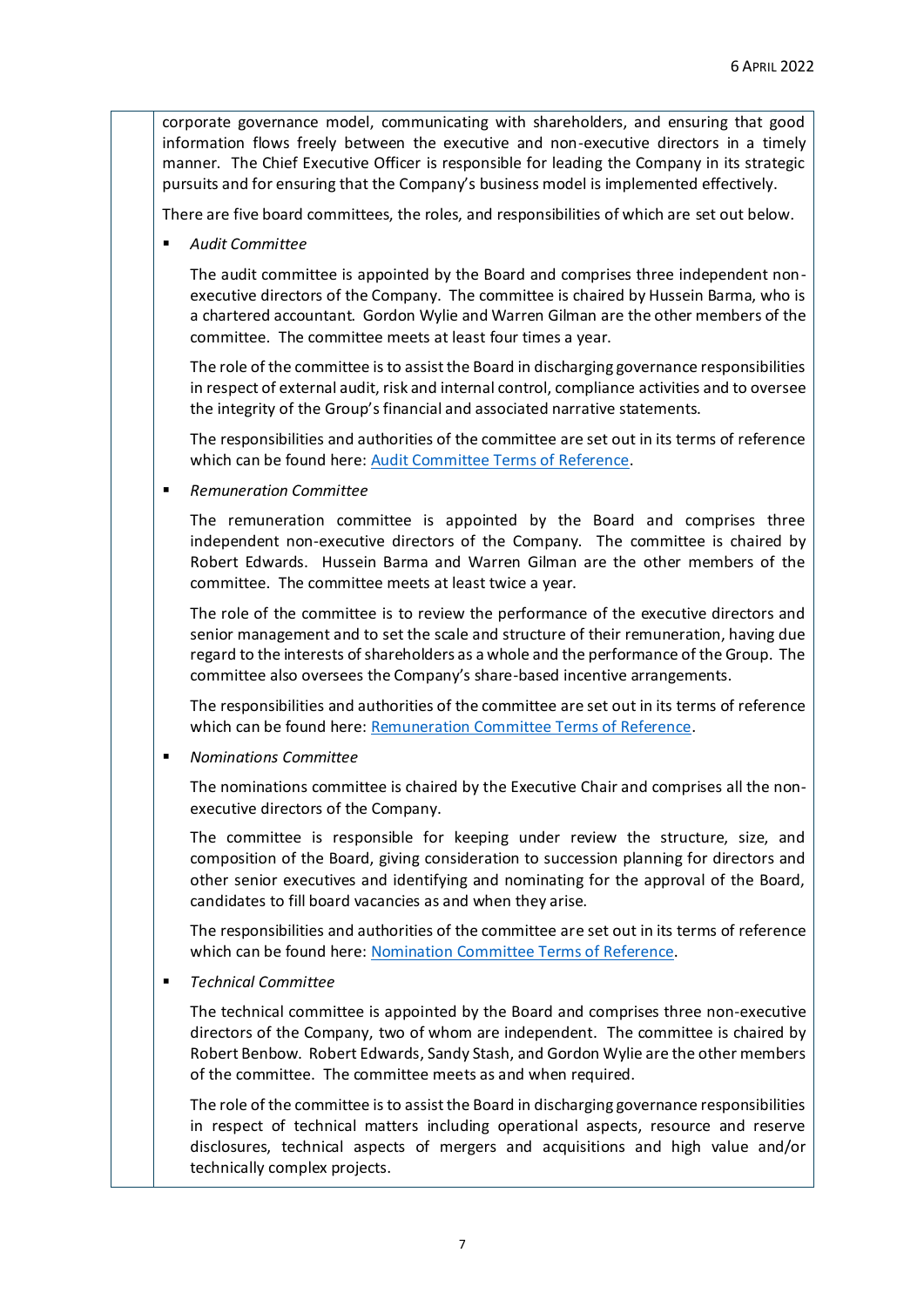The responsibilities and authorities of the committee are set out in its terms of reference which can be found here[: Technical Committee Terms of Reference.](https://www.chaarat.com/wp-content/uploads/2020/04/ToR-Cttee-Tech-2019-11-21.pdf)

▪ *ESG Committee*

The environment, social, and governance ("**ESG**") committee is appointed by the Board and comprises four non-executive directors of the Company, two of whom are independent. The committee is chaired by Sandy Stash. Robert Benbow, Robert Edwards, and Gordon Wylie are the other members of the committee.

The committee is responsible for the overall health, safety, and environmental performance of the Company and its operations and its relationship with the local communities in the Kyrgyz Republic and Armenia.

The responsibilities and authorities of the committee are set out in its terms of reference which can be found here[: ESG Committee Terms of Reference.](https://www.chaarat.com/wp-content/uploads/2021/07/ToR-Cttee-ESGHSEC-2021-06-16-FINAL.pdf)

Further information regarding the Company's governance structures and processes can be found on pages 40 to 43 of the 2021 Annual Report.

#### **BUILD TRUST**

### **⑩ Communicate how the Company is governed and is performing by maintaining a dialogue with shareholders and other relevant stakeholders**

The Board attaches great importance to providing shareholders and other stakeholders with clear and transparent information on the Company's activities, strategy, and financial position. The Group's website is regularly updated.

Chaarat communicates its governance activities as part of its ESG principles through a number of channels and interactions. Channels include:

- Corporate website homepage with dedicated ESG section and governance principles
- Armenian and Kyrgyz language websites
- Regularly updated corporate investor presentation available for download or upon request
- Social Media channels
- Regular interviews, press releases, and presentations at global leading conferences
- Innovative online marketing platforms where existing and new shareholders can approach the Company
- Share chat platforms where communications are followed and, if required, commented on
- Direct email and telephone conversations